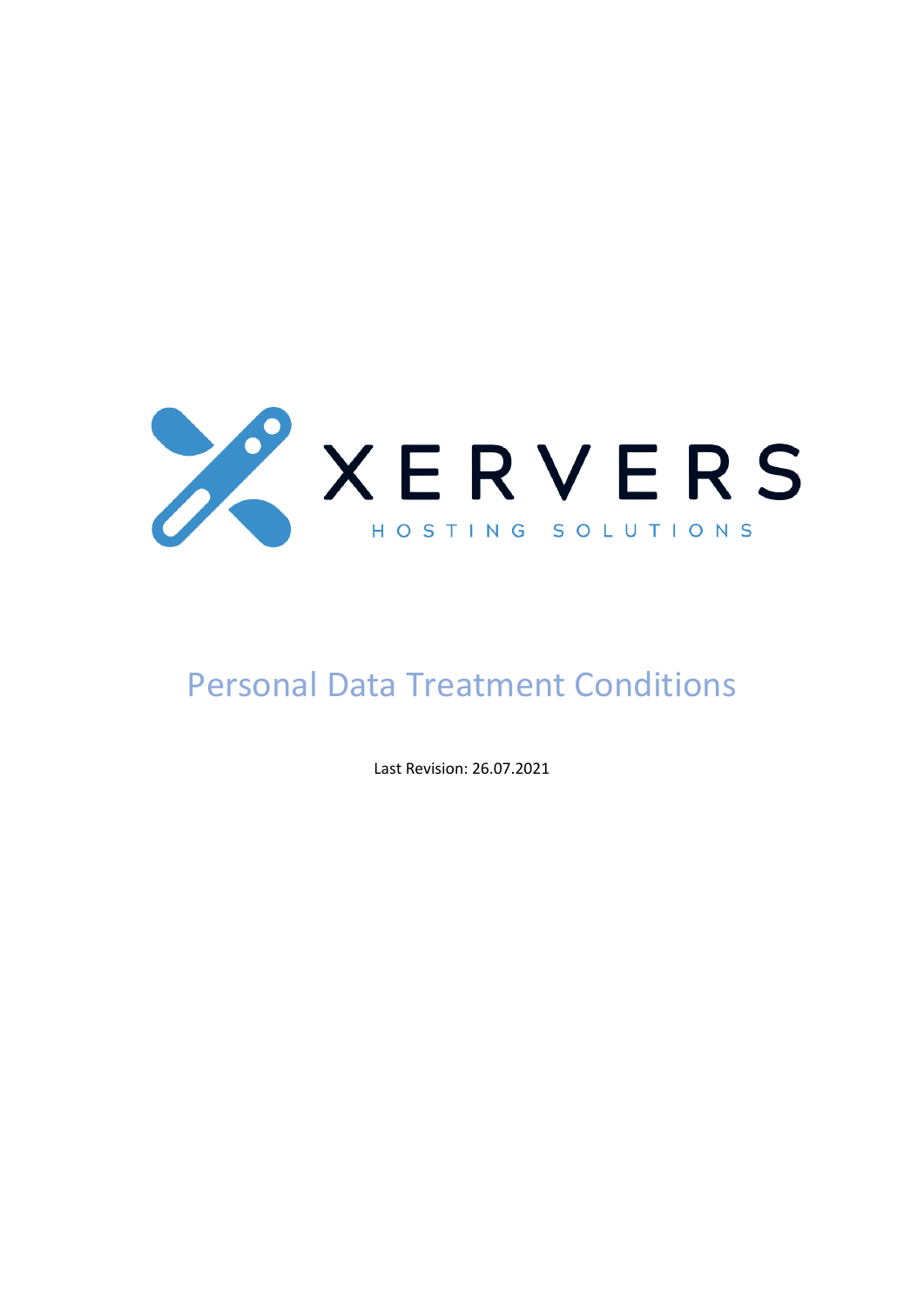

| Content |  |  |  |
|---------|--|--|--|
|         |  |  |  |

| Part 1 - Personal Data handled by xervers as a Subcontractor under instructions from the Client 3 |
|---------------------------------------------------------------------------------------------------|
|                                                                                                   |
|                                                                                                   |
|                                                                                                   |
|                                                                                                   |
|                                                                                                   |
|                                                                                                   |
|                                                                                                   |
|                                                                                                   |
|                                                                                                   |
|                                                                                                   |
|                                                                                                   |
|                                                                                                   |
|                                                                                                   |
|                                                                                                   |
|                                                                                                   |
|                                                                                                   |
|                                                                                                   |
|                                                                                                   |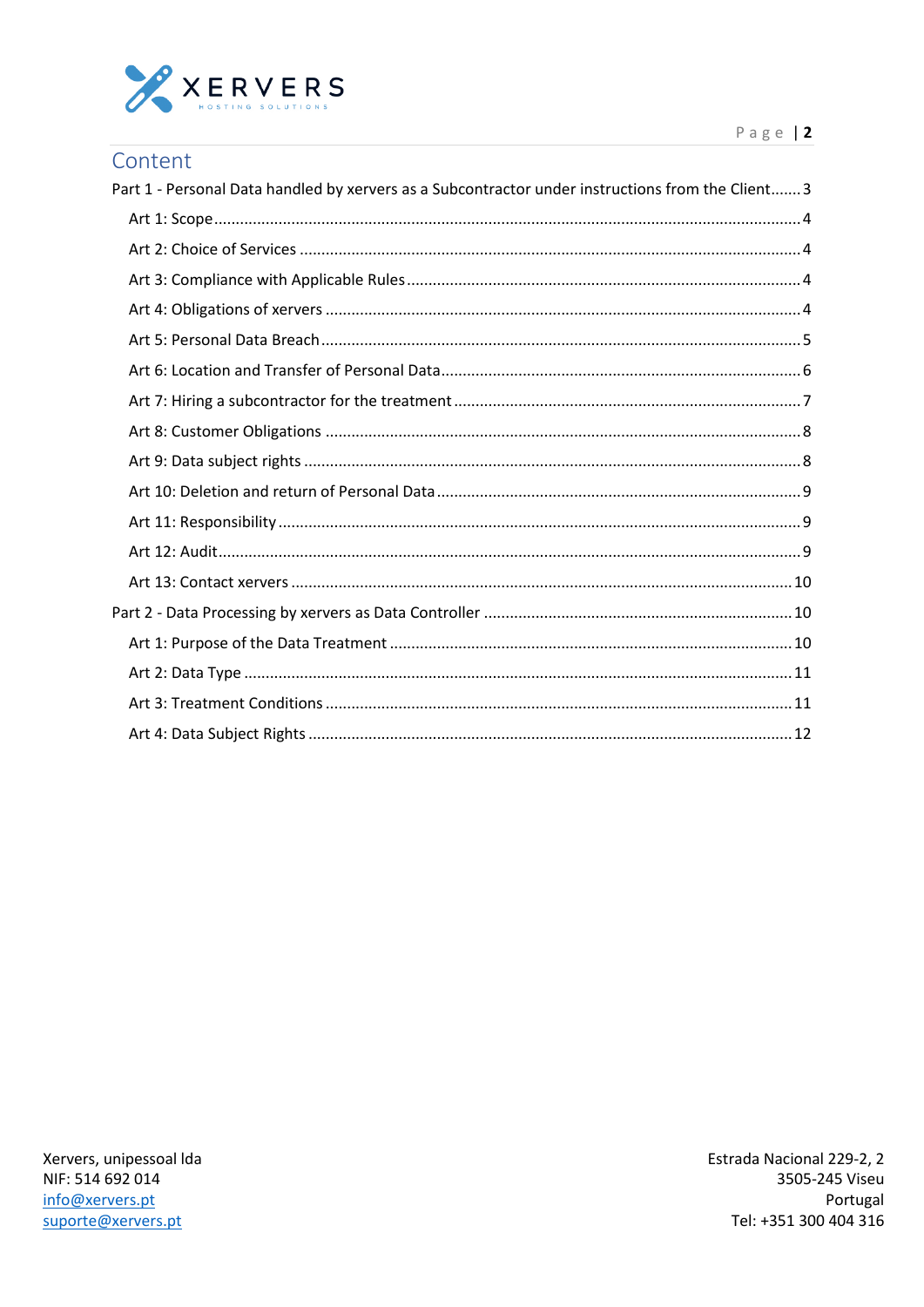

This Personal Data Processing Agreement ("PDPA"), an integral part of any agreement for the provision of services, referred to hereinafter as the "Agreement", is entered into between xervers, unipessoal lda. ("xervers"), and the Customer, and sets forth the terms and conditions applicable to the services provided by xervers (the "Services"). This PDPA and other agreements are complementary. However, in the event of a conflict, the PDPA shall prevail.

Terms beginning with a capital letter and not defined in this PDPA shall have the meaning set forth in the Agreement. The expressions "Binding Corporate Rules", "Controller", "Personal Data", "Personal Data Breach", "Processing", "Sub-Contractor", "Supervisory Authority" shall be interpreted as defined in the Regulation (EU) 2016/679 of the European Parliament and of the Council of 27 April 2016, on the protection of individuals with regard to the processing of personal data and on the free movement of such data ("General Data Protection Regulation" or "GDPR").

## <span id="page-2-0"></span>Part 1 - Personal Data handled by xervers as a Subcontractor under instructions from the Client

The objective of this part is to define, in accordance with article 28 of the RGPD, the conditions under which xervers is entitled, as a "Subcontractor" and as part of the *Services* set out in the Agreement, to process through and on instruction of the Client, personal data under the terms defined in the GDPR ("Personal Data").

For the purposes of this Part, the Customer may act either as "Controller" or "Sub-Processor with respect to Personal Data. If the Customer is acting as a Sub-Contractor on behalf of a third-party Controller, the Parties expressly agree to the following conditions:

- 1) The Client must ensure that
	- a) all authorizations necessary to enter into this PDPA, including the Client's designation of xervers as a subcontractor, have been obtained from the Controller,
	- b) a contract, which is fully in accordance with the terms and conditions of the Agreement including this CTPD, has been entered into with the Controller in accordance with such article 28 of the RGPD,
	- c) any instructions received by xervers from the Client in the execution of the Agreement and this CTPD are in full accordance with the instructions provided by the Handler and
	- d) all information communicated or made available by xervers pursuant to this CTPD is appropriately communicated to the Controller as necessary.
- 2) xervers must
	- a) process Personal Data only on the Customer's instructions, and
	- b) not receive any instructions directly from the Controller, except in cases where the Client has disappeared or ceased to exist in law, with no successor entity to the Client's rights and obligations.
- 2) The Client, who is fully responsible to xervers for the proper performance of the Handler's obligations as set forth in this CTPD, shall indemnify and hold xervers harmless against
	- a) any failure of the Controller to comply with applicable law, and

Xervers, unipessoal lda NIF: 514 692 014 [info@xervers.pt](mailto:info@xervers.pt) [suporte@xervers.pt](mailto:suporte@xervers.pt)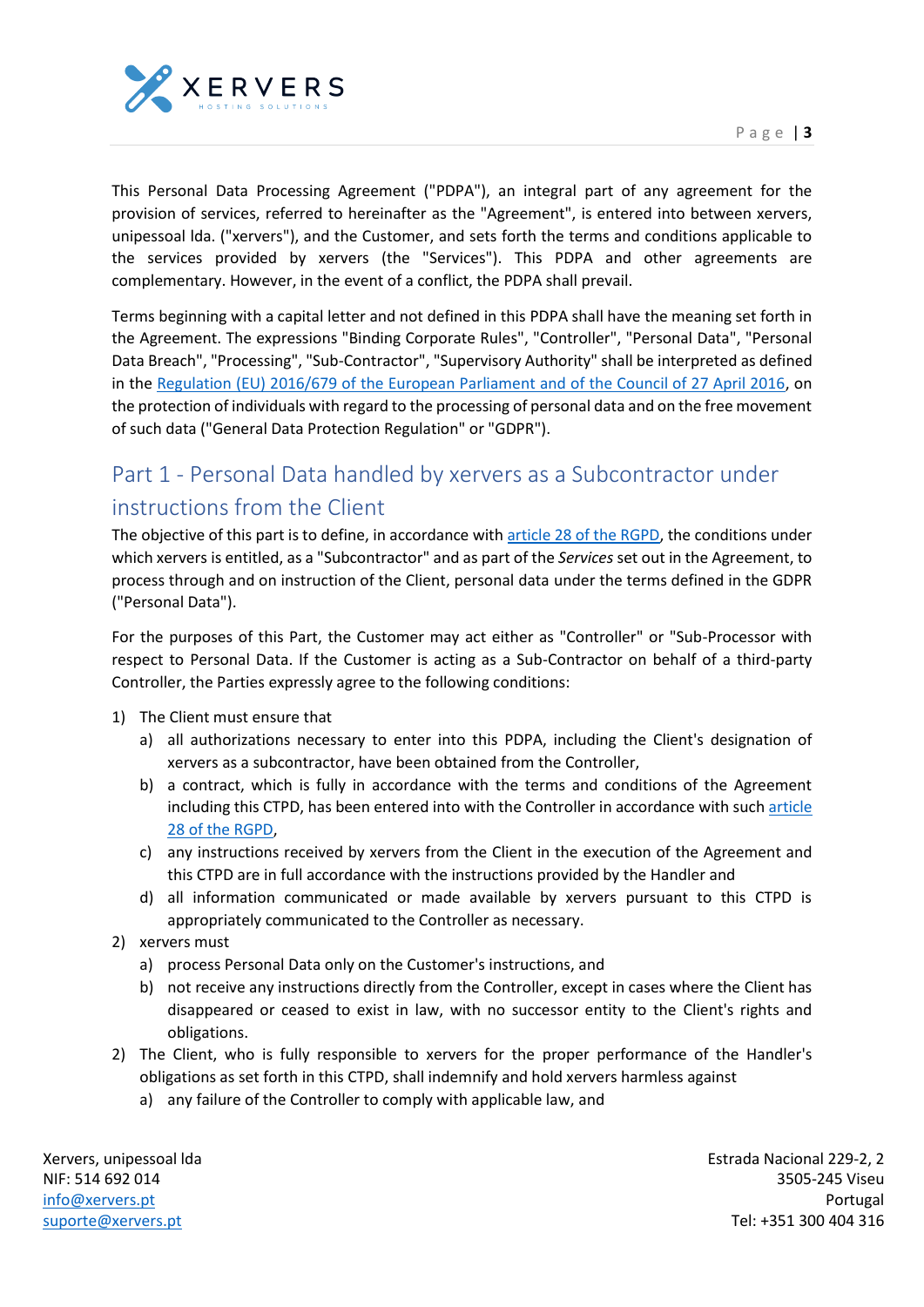

b) any action, claim or complaint by the Handler relating to the provisions of the Agreement (including this CTPD) or any instruction received by xervers from the Client.

#### <span id="page-3-0"></span>Art 1: Scope

xervers is authorized, as a Subcontractor acting on instruction from the Client, to process the Controller's Personal Data to the extent necessary to provide the Services. The nature of the operations performed by xervers on Personal Data may be computing, storage and/or any other Services as described in the Agreement.

The type of Personal Data and the categories of data subjects are determined and controlled by the Client at its sole discretion.

Treatment activities are performed by xervers for the duration provided in the Contract.

#### <span id="page-3-1"></span>Art 2: Choice of Services

The Customer is solely responsible for the choice of Services. The Customer must ensure that the Services chosen have the features and conditions necessary to comply with the Controller's activities and purposes of processing as well as the type of Personal Data to be processed in the Services, including, but not limited to, when the Services are used to process Personal Data that is subject to specific rules or standards (e.g., health or banking data in some countries). Customer is informed that xervers proposes certain Services with organizational and security measures specifically designed for the processing of health care or banking data.

If the Controller's processing could result in a high risk to the rights and freedom of individuals, the Client should carefully select its Services. In assessing the risk, the following criteria should in particular, but not only, be taken into account:

- evaluation or scoring of data subjects;
- automated decision making with significant legal or similar effect;
- systematic monitoring of data subjects;
- processing of sensitive data or data of a highly personal nature;
- large-scale treatment;
- matching or combination of data sets;
- handle data relating to vulnerable data subjects;
- using new, innovative technologies not recognized by the public, for treatment.

xervers will make information available to the Customer, under the conditions set out below in the "Audit" section, regarding the security measures implemented in connection with the Services, to the extent necessary to assess the compliance of these measures with the Controller's processing activities.

#### <span id="page-3-2"></span>Art 3: Compliance with Applicable Rules

Each Party shall comply with applicable data protection legislation (including the General Data Protection Regulation).

#### <span id="page-3-3"></span>Art 4: Obligations of xervers

xervers commits to:

Xervers, unipessoal lda NIF: 514 692 014 [info@xervers.pt](mailto:info@xervers.pt) [suporte@xervers.pt](mailto:suporte@xervers.pt)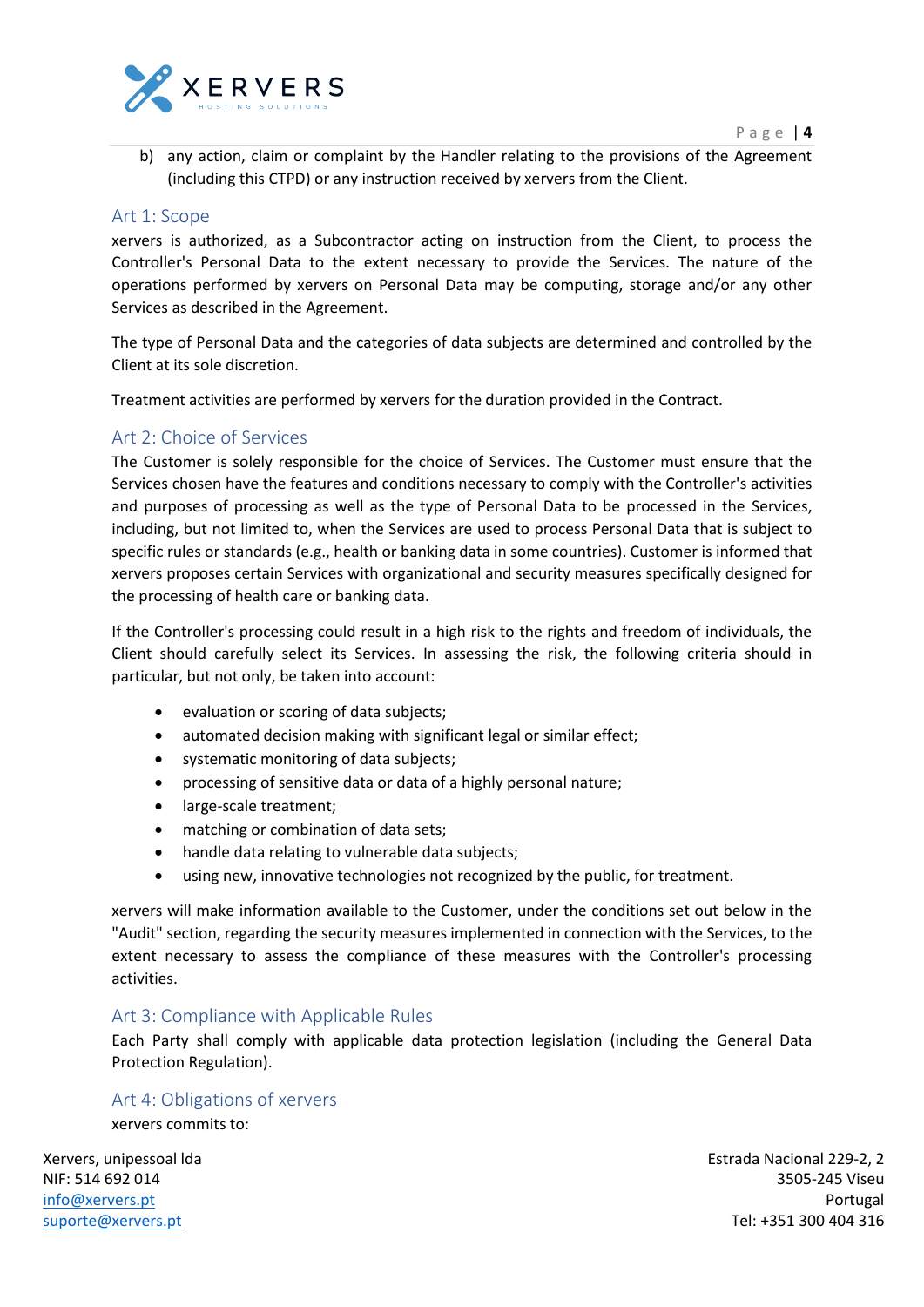

P a g e | **5**

- a. treat Personal Data uploaded, stored and used by the Customer within the Services only to the extent necessary and proportionate to provide the Services as set out in the Agreement,
- b. not to access or use Personal Data for any purpose other than that necessary to provide the Services (especially in relation to Incident Management purposes),
- c. establish the technical and organizational measures described in the Agreement to ensure the security of the Personal Data in the provision of the Service;
- d. ensure that xervers employees authorized to handle Personal Data under the Agreement are bound by an obligation of confidentiality and are adequately trained in the protection of Personal Data,
- e. inform the Customer, if, in its opinion and given the information at its disposal, an instruction of the Customer infringes the data protection provisions of the GDPR or other provision of the European Union or of a Member State of the European Union,
- f. in case of requests received from a competent authority and relating to Personal Data processed in this context, to inform the Customer (unless prohibited by applicable laws or by a precautionary decision of the competent authority) and to limit the communication of data to what the authority has expressly requested.

Upon written request from the Client, xervers will provide the Client with reasonable assistance in conducting data protection impact assessments and prior consultation with the competent supervisory authority, if the Client is required to do so under applicable data protection rules and, in each case, only to the extent that such assistance is necessary and relates to the processing by xervers of Personal Data of this CTPD. Such assistance will consist of providing transparency about the security measures implemented by xervers in the provision of its Services.

xervers undertakes to implement the following technical and organizational measures:

- a. Physical security measures designed to prevent unauthorized persons from accessing the infrastructure where Customer data is stored;
- b. identity and access checks using an authentication system as well as a password policy,
- c. An access management system that limits access to the facilities to persons who need access to the facilities in the course of their duties and responsibilities;
- d. security personnel responsible for monitoring the physical security of xervers' facilities;
- e. a system that physically and logically isolates Clients from each other,
- f. authentication processes for users and administrators, as well as measures to protect access to administration functions,
- g. an access management system for support and maintenance operations that operates on the principles of "least privilege" and "need to know", and
- h. processes and measures to track actions performed in your information system.

These technical and organizational measures are described in detail on the xervers page.

#### <span id="page-4-0"></span>Art 5: Personal Data Breach

If xervers becomes aware of an incident affecting the Controller's Personal Data (such as unauthorized access, loss, disclosure or alteration of data), xervers will notify the Customer without undue delay.

The notification must

Xervers, unipessoal lda NIF: 514 692 014 [info@xervers.pt](mailto:info@xervers.pt) [suporte@xervers.pt](mailto:suporte@xervers.pt)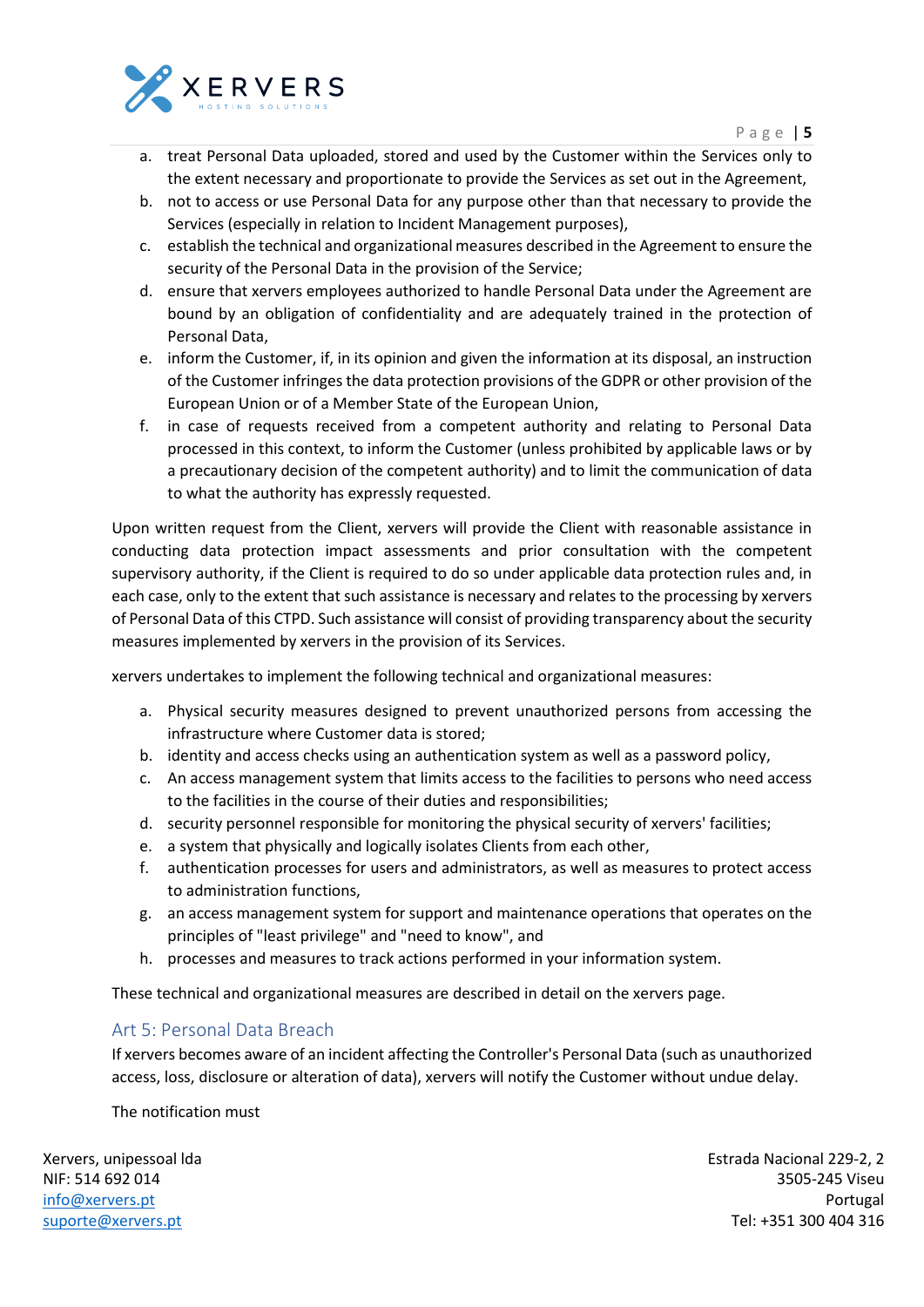

- i. describe the nature of the incident,
- ii. describe the likely consequences of the incident,
- iii. describe the actions taken or proposed by xervers in response to the incident and
- iv. provide the xervers contact point.

#### <span id="page-5-0"></span>Art 6: Location and Transfer of Personal Data

In cases where the Services allow the Customer to store Content and especially Personal Data, the location or geographic area of the available Data Center is specified on xervers website. If several locations or geographical areas are available, the Customer must select the chosen one when submitting his Order. Subject to any provision to the contrary in the applicable Special Terms and Conditions, xervers shall not modify, without Customer's consent, the location or geographic area chosen when submitting its Order.

Personal Data stored by the Customer shall not be transferred by xervers to a country not recognized by the European Commission as providing an adequate level of protection ("Adequacy Decision") unless

- a. such transfer is expressly provided for in the applicable Terms and Conditions, or that
- b. the Customer selects a data center located outside the European Union in a country that is not subject to an Adequacy Decision, or
- c. with the Client's consent.

Subject to the Data Center location provision above, xervers and Subcontractors, in accordance with section 7 below, may, excluding the United States of America, remotely process Customer Content, provided that such access occurs only to the extent necessary for the performance of the Services and, in particular, is related to security and incident management.

If, pursuant to this Agreement, Personal Data processed under this PDPA are transferred outside the European Union to a country which is not subject to an Adequacy Decision, a data transfer agreement shall be implemented in accordance with the Standard Contractual Clauses adopted by European Commission Decision No. 2010/87/EU, dated February 5, 2010, or at xervers' discretion, any other appropriate safeguards shall be implemented under Chapter V "Transfers of personal data to third countries or international organizations" of the GDPR. The Client hereby mandates xervers to agree the Standard Contractual Clauses with the Importer of Personal Data on behalf of and representing the Exporter of Personal Data, and represents and warrants that you have all authorizations to do so.

When Standard Contractual Clauses are implemented, the following applies:

- 1) For clauses 5(f) and 12(2) of the Standard Contractual Clauses, the provisions of section 12 of this PDPA apply.
- 2) For clause 11 of the Standard Contractual Clauses, the Client consents to xervers and the Data Importer to involve subcontractors under the conditions referred to in section 7 of this PDPA.
- 3) For clause 12 (1) of the Standard Contractual Clauses, the Data Importer shall, under the conditions provided in the Contract, in particular section 10 "Erasure and Return of Personal Data" of this PDPA,
	- a) help the Data Exporter to recover your data and
	- b) delete the data from the Data Exporter.

Xervers, unipessoal lda NIF: 514 692 014 [info@xervers.pt](mailto:info@xervers.pt) [suporte@xervers.pt](mailto:suporte@xervers.pt)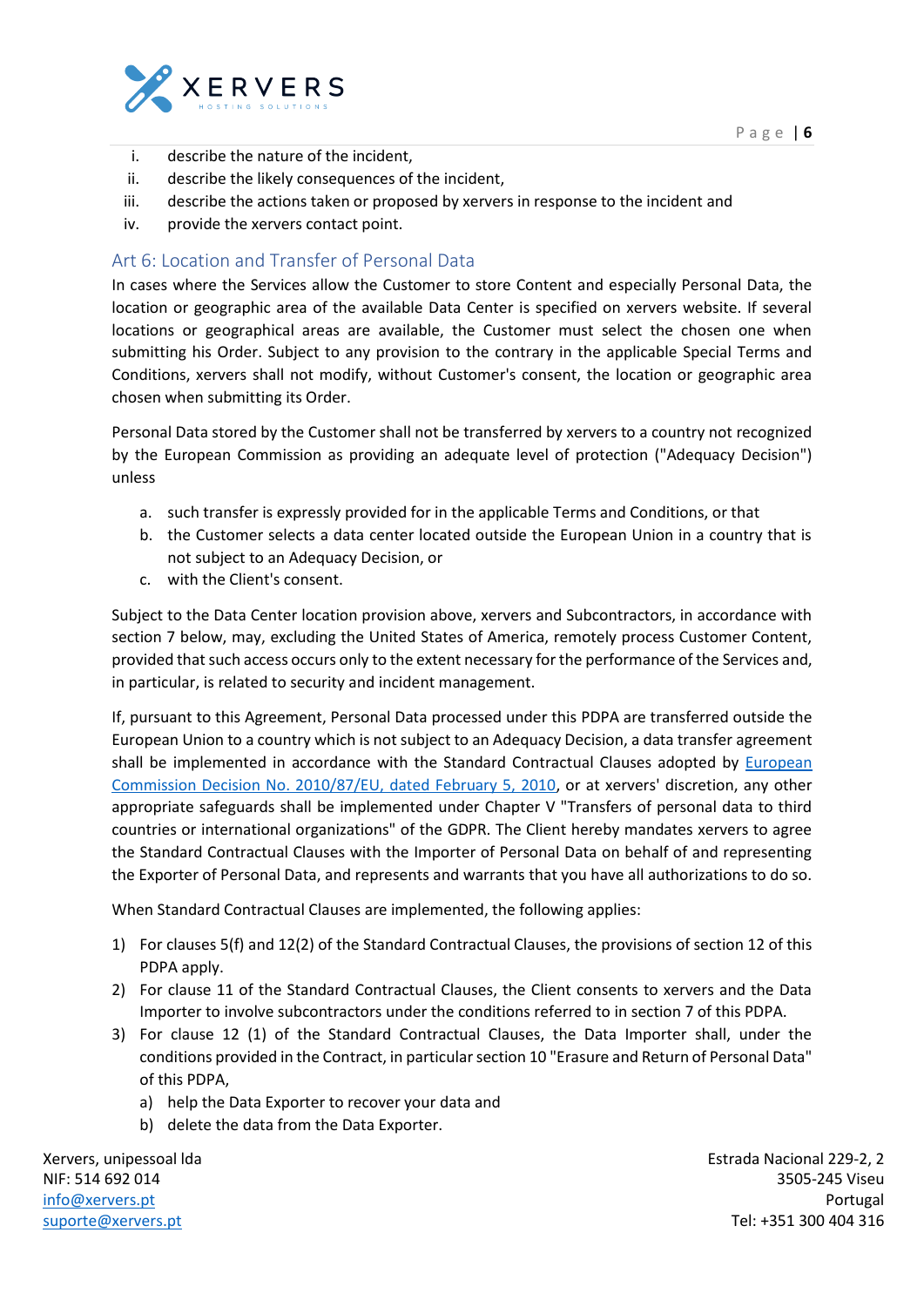

P a g e | **7**

4) If the Data Importer is held liable for breach of obligation owed to it under the Standard Contractual Clauses, any liability provision of the Contract, in particular, but without limitation, section 11 of this PDPA, shall apply and be fully binding and enforceable against the Data Importer and the Data Exporter.

The purpose of the preceding paragraph is to specify how the Parties agree to apply the Standard Contractual Clauses and not to derogate from or conflict with the Standard Contractual Clauses. In case of conflict, the Standard Contractual Clauses shall prevail.

The Controller shall complete all necessary assessments (such as data protection impact assessments) and obtain all necessary consents (including from data subjects or competent data protection authorities, if required) to transfer Personal Data within the scope of the Agreement.

#### <span id="page-6-0"></span>Art 7: Hiring a subcontractor for the treatment

Subject to the provisions of the "Location and Transfer of Personal Data" section above, xervers is authorized to subcontract for assistance in providing the Services. As part of such assistance, subcontractors may participate in data processing activities performed by xervers on the instructions of the Client.

The list of subcontractors who are authorized to participate in the processing activities performed by xervers on Customer's instructions ("Subcontractors"), including the Services concerned and the location from which they may process Customer Personal Data in accordance with this Agreement, is provided

- a. on xervers website or,
- b. when a Subcontractor participates only in a specific Service, in the applicable Specific Terms and Conditions.

If xervers decides to change a Subcontractor or add a new Subcontractor ("Subcontractor Change"), xervers will notify Customer by email (to the email address registered in Customer's Account)

- a. with thirty (30) days' notice if the Subcontractor is an Affiliate of xervers located in the European Union or in a country subject to an Adequacy Decision or
- b. ninety (90) days notice in any other case.

The Customer has the right to object to a Change of Subcontractor pursuant to the GDPR. The objection must be notified to xervers within fifteen (15) days of xervers' notice of a Change of Subcontractor to the Customer and specifying the reason for the objection. Such objection must be notified by Customer through its Management Interface using the category "Data Protection Request" or in writing to the Data Protection Officer, xervers, unipessoal lda, Estrada Nacional 229-2, 2, 3505- 245 Viseu, Portugal. xervers shall under no circumstances be obliged to waive a change of Subcontractor. If, after a Customer's objection, xervers does not waive the change of Subcontractor, the Customer has the right to terminate the affected Services.

xervers shall ensure that Subcontractor is, at a minimum, capable of fulfilling the obligations assumed by xervers in this CTPD with respect to the processing of Personal Data performed by Subcontractor. To this end, xervers shall enter into a contract with Subcontractor. xervers shall remain fully liable to Customer for the performance of any obligation that Subcontractor fails to perform.

Xervers, unipessoal lda NIF: 514 692 014 [info@xervers.pt](mailto:info@xervers.pt) [suporte@xervers.pt](mailto:suporte@xervers.pt)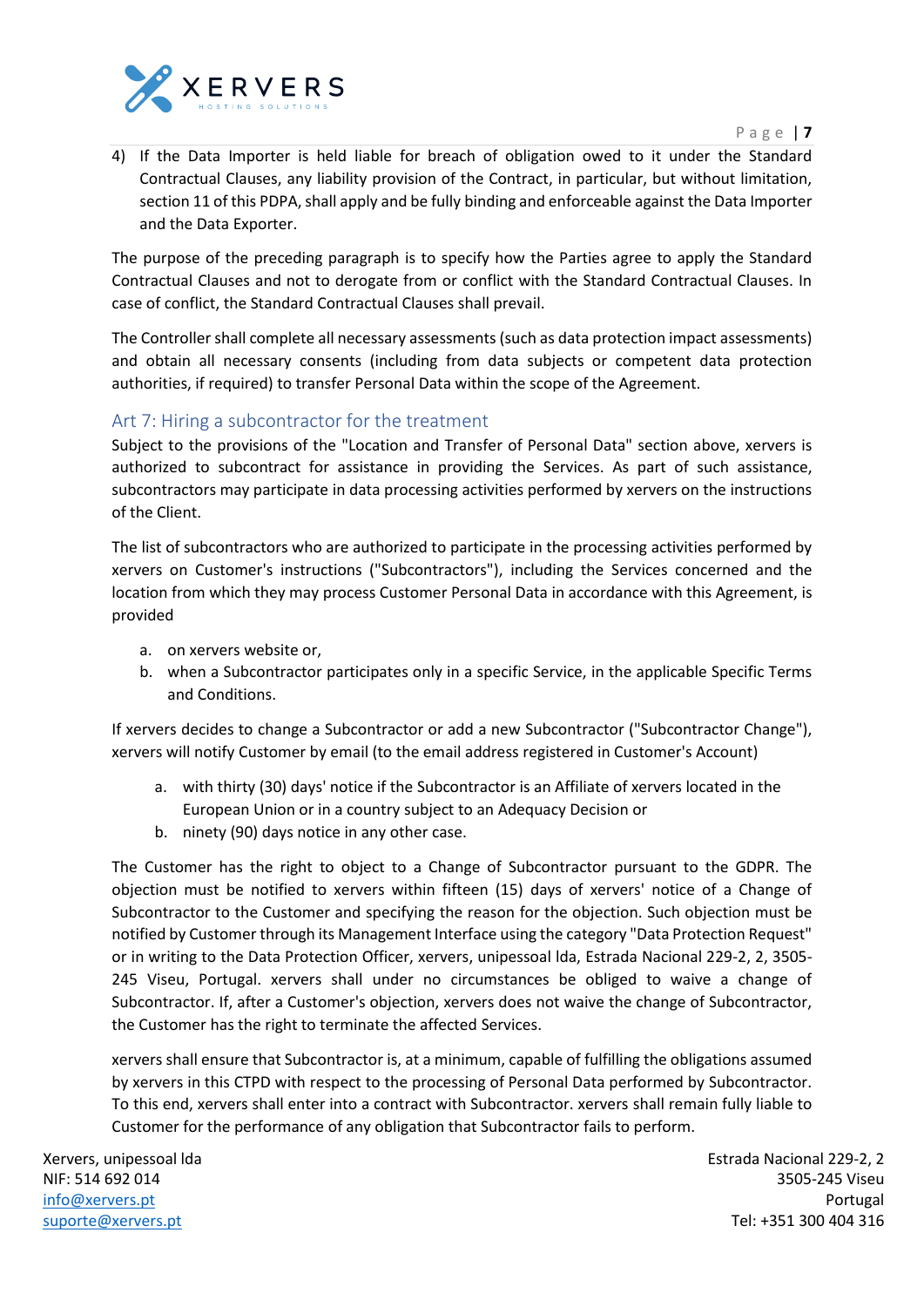

P a g e | **8**

xervers is hereby authorized to engage third party providers (such as energy providers, network providers, network interconnection point managers or data center facilities, material and software providers, carriers, technical providers, security companies), regardless of where they are located, without having to inform Customer or obtain Customer's prior approval, provided that such third party providers do not process Customer Personal Data.

#### <span id="page-7-0"></span>Art 8: Customer Obligations

For the processing of Personal Data as provided for in the Agreement, the Client shall provide xervers in writing

- a. all relevant instructions and
- b. any information necessary for the creation of the Subcontractor's records of processing activities.

The Client is solely responsible for such handling information and instructions communicated to xervers.

The Client is responsible for ensuring that:

- a. the processing of Personal Data in execution of the Service has an appropriate legal basis (e.g. consent of the data subject, consent of the Controller, legitimate interests, authorization by the relevant competent authority, etc.),
- b. all required procedures and formalities are implemented (such as data protection impact assessment, request for notification and authorization to the competent authority or other competent body, where necessary),
- c. Data subjects are informed about the processing of their Personal Data in a concise, transparent, intelligible and easily accessible manner, using clear and simple language, as provided for in the GDPR,
- d. data subjects are informed and shall at all times have the possibility to easily exercise their rights as provided for in the GDPR directly to the Controller.

The Customer is responsible for implementing technical and organizational measures in the field of security of resources, systems, applications and operations that are outside the scope of xervers responsibility as defined in the Agreement (namely, any systems and software implemented and run by the Customer or Users under the Services).

#### <span id="page-7-1"></span>Art 9: Data subject rights

The Controller is fully responsible for informing data subjects of their rights, and for respecting those rights, including the rights of access, rectification, deletion, limitation, portability or removal.

xervers will provide reasonable cooperation and assistance as reasonably required for the purpose of responding to data subject requests. Reasonable cooperation and assistance may consist of

- a. communicate to the Customer any request received directly from the Data Subject, and
- b. allow the Controller to design and implement the necessary technical and organizational measures to respond to the requests of Data Subjects.

The Controller will be solely responsible for responding to such requests.

Xervers, unipessoal lda NIF: 514 692 014 [info@xervers.pt](mailto:info@xervers.pt) [suporte@xervers.pt](mailto:suporte@xervers.pt)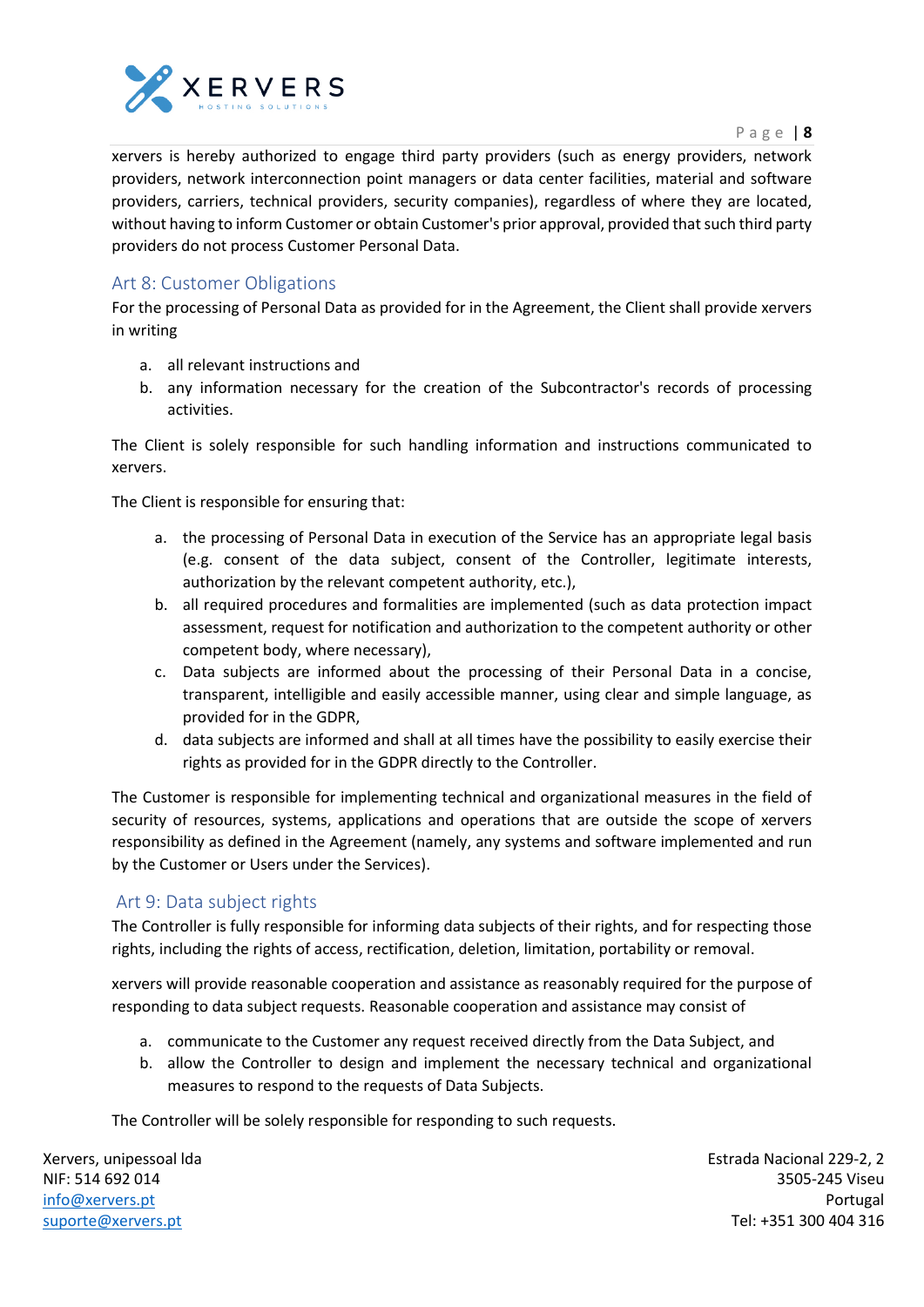

Customer acknowledges and agrees that in the event that such cooperation and assistance require significant resources on the part of Subcontractor, this effort will be required upon notice to and agreed upon with Customer.

#### <span id="page-8-0"></span>Art 10: Deletion and return of Personal Data

Upon termination of a Service (namely, in the event of termination or non-renewal), xervers agrees to delete, under the conditions provided in the Agreement, all Content (including information, data, files, systems, applications, websites and other items) that is reproduced, stored, hosted or otherwise used by Customer in connection with the Services, unless a request issued by a competent legal or judicial authority, or the applicable law in the European Union or of a Member State of the European Union, requires otherwise.

The Customer is solely responsible for ensuring that the necessary operations (such as backup, transfer to a third-party solution, Snapshots, etc.) for the preservation of Personal Data are performed, in particular, before termination or expiration of the Services, and before proceeding with any operations to remove, update, or reinstall the Services.

In this regard, Customer is advised that termination and expiration of a Service for any reason (including, but not limited to, non-renewal), as well as certain operations to update or reinstall the Services, may automatically result in the irreversible removal of all Content (including information, data, files, systems, applications, websites and other items) that is reproduced, stored, hosted or otherwise used by Customer within the scope of the Services, including any potential backup.

#### <span id="page-8-1"></span>Art 11: Responsibility

xervers can only be held liable for damage caused in treatment for which

- i. has not complied with GDPR obligations specifically relating to data processing by Subcontractors, or
- ii. has acted contrary to the Client's lawful written instructions.

In such cases, the liability provision of the Contract will apply.

If xervers and the Client are involved in processing under this Agreement that has caused damage to the Data Subject, the Client shall first assume the full compensation (or any other compensation) that is due to the Data Subject and then claim from xervers the portion of the Data Subject's compensation corresponding to the portion of xervers' liability for damages, provided that no limitation of liability under the Agreement shall apply.

#### <span id="page-8-2"></span>Art 12: Audit

xervers will make available to the Customer all information necessary to

- a. demonstrate compliance with the requirements of the GDPR and
- b. allow audits to be performed.

This information is available in the standard documentation on the xervers website. Additional information may be communicated to the Customer upon request to xervers Support.

Xervers, unipessoal lda NIF: 514 692 014 [info@xervers.pt](mailto:info@xervers.pt) [suporte@xervers.pt](mailto:suporte@xervers.pt)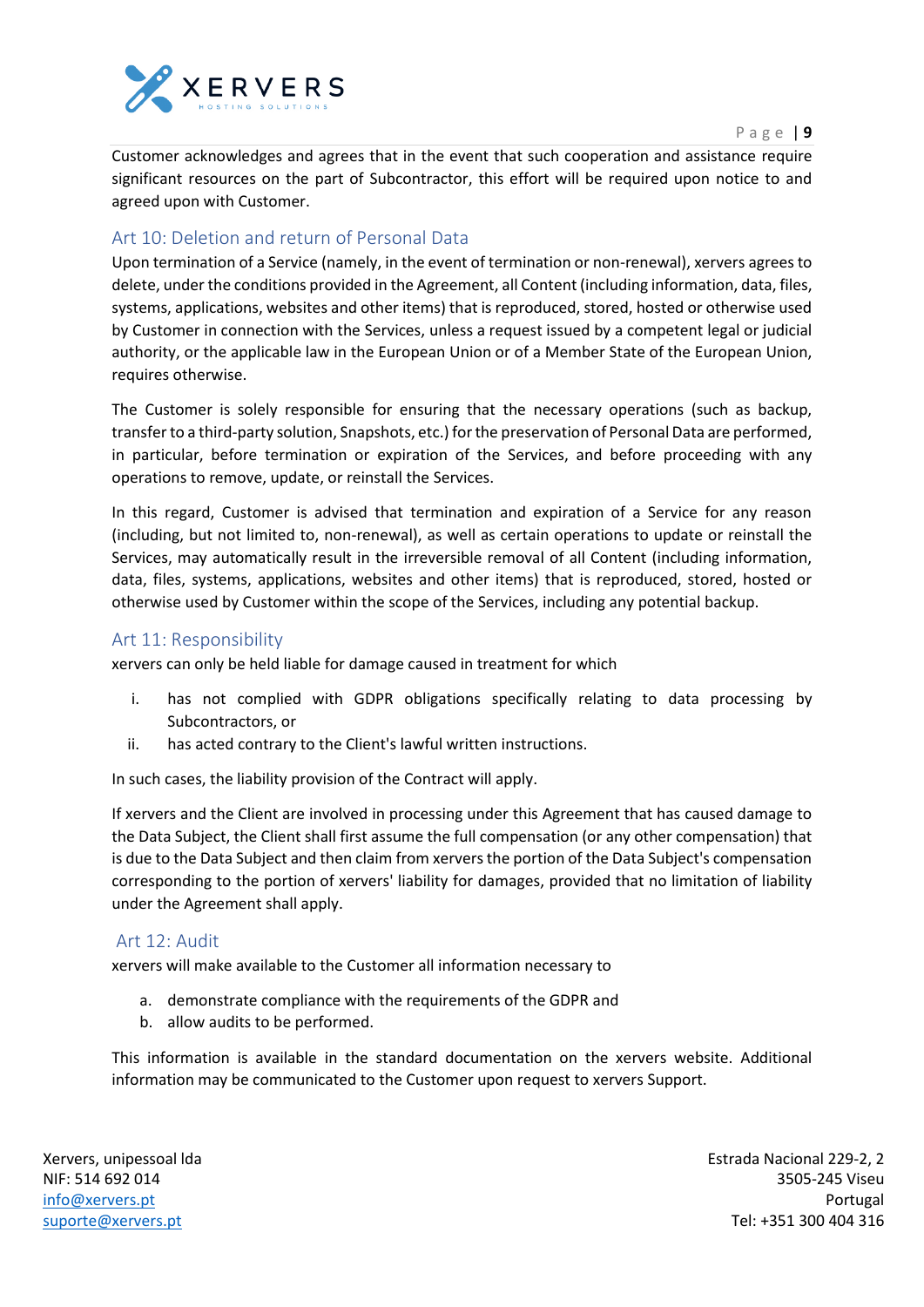



If a Service is certified, complies with a code of conduct, or is subject to specific audit procedures, xervers will make the corresponding certificates and audit reports available to Customer upon written request.

If the aforementioned information, report and certificate prove insufficient to allow the Client to demonstrate compliance with the obligations established by the GDPR, xervers and the Client will meet to agree on the operational, security and financial conditions of an on-site technical inspection. In all circumstances, the conditions of this inspection shall not affect the security of other xervers' Clients.

Such on-site inspection, as well as the reporting of certificates and audit reports, may result in reasonable additional billing.

Any information that is communicated to the Client pursuant to this section that is not available on xervers website will be considered xervers confidential information under the Agreement. Prior to communicating such information, the Client may be required to enter into a specific confidentiality agreement.

Notwithstanding the foregoing, the Client is authorized to respond to requests from the relevant supervisory authority provided that any disclosure of information is strictly limited to what is requested by such supervisory authority. In such case, and unless prohibited by applicable law, the Client must first consult xervers regarding any required disclosure.

#### <span id="page-9-0"></span>Art 13: Contact xervers

For any question related to their personal data (incidents, conditions of use, etc.), Clients may contact xervers through the following communication channels:

- a. Creating a ticket through the Customer Account Management Interface;
- b. Using the contact form available for this purpose on the xervers website;
- c. By contacting xervers Support Service;
- d. By mail to the following address: xervers, unipessoal lda, Estrada Nacional 229-2, 2, 3505-245 Viseu, Portugal.

### <span id="page-9-1"></span>Part 2 - Data Processing by xervers as Data Controller

The purpose of this Part is to define the conditions under which xervers processes Personal Data as a Data Controller.

#### <span id="page-9-2"></span>Art 1: Purpose of the Data Treatment

As part of the implementation of the Agreement, personal data relating to the Client and the use of the Services are processed by xervers acting as a Data Controller, for the purposes of

- a. managing your customer relationship (managing commercial activities, customer information and support, claims, invoicing, accounting, payment management, debt collection, improving order processing, loyalty program, etc.),
- b. provision of the services (delivery, maintenance, development and quality and safety management of the Services, etc...),

Xervers, unipessoal lda NIF: 514 692 014 [info@xervers.pt](mailto:info@xervers.pt) [suporte@xervers.pt](mailto:suporte@xervers.pt)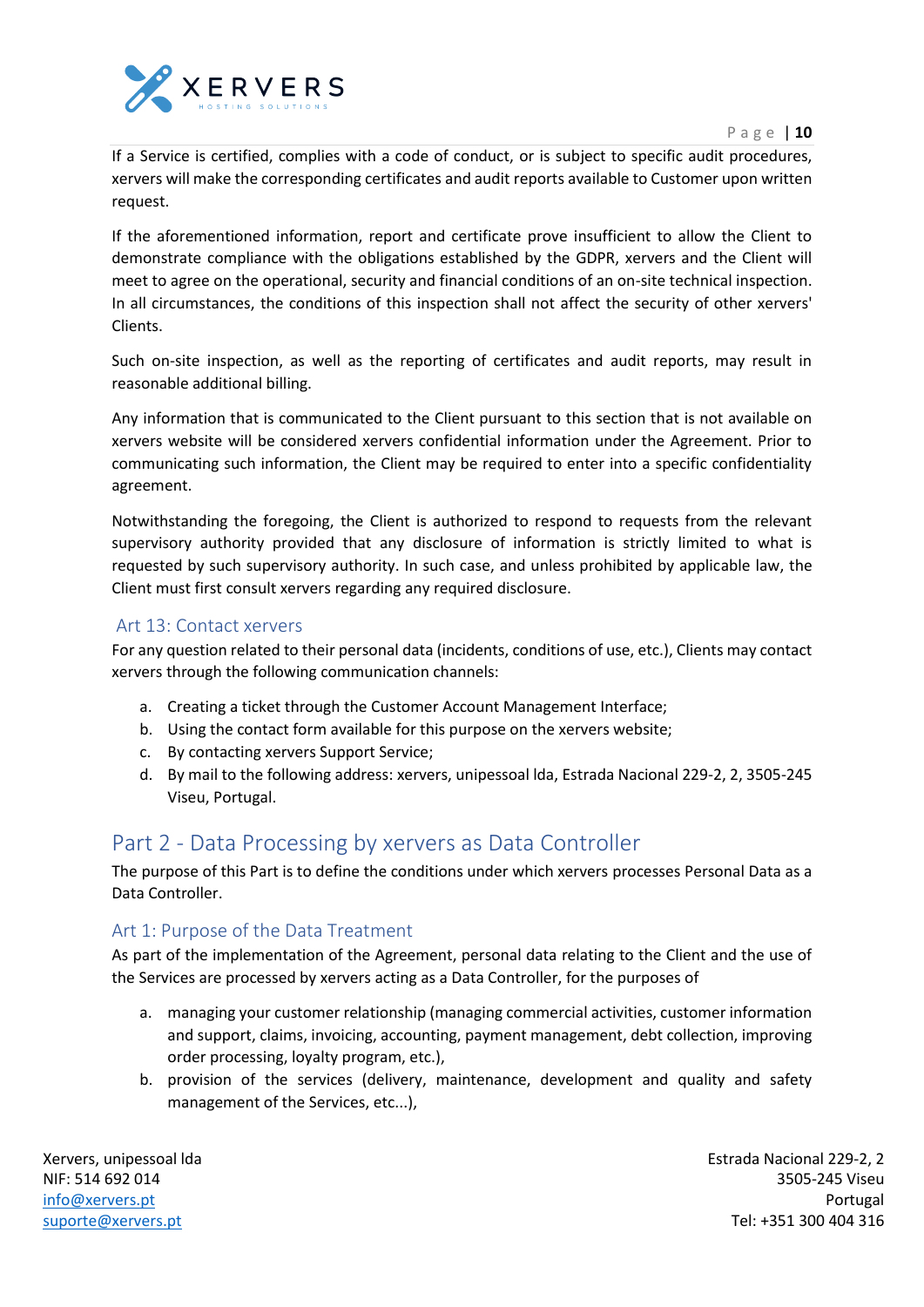

- c. prevent fraud, payment default, and use of the Services that is not in compliance with applicable law or the Terms and Conditions of Service;
- d. comply with applicable laws and regulations (obligation to archive and retain data such as connection logs and user identification) and
- e. enforce your rights as a service provider.

#### <span id="page-10-0"></span>Art 2: Data Type

The Personal Data handled by xervers are

- i. personal data relating to the Customer (first name, last name, address, e-mail address, telephone numbers, identification number (customer ID), etc.),
- ii. interaction between the Client and xervers (support contacts, exchanges, minutes, etc.),
- iii. accounting and financial information (order history, invoices, credit notes, payment methods including payment holder, etc.),
- iv. technical information regarding the use of services (connection ID, service ID, connection logs, use of Service history, etc.).

Such processing activities are performed in compliance with applicable law, in particular the GDPR.

#### <span id="page-10-1"></span>Art 3: Treatment Conditions

xervers Affiliates participate in the above processing activities and xervers relies on third party providers, such as security services, payment services, network services and other service providers (correspondence, research, carriers, marketing analysis, analysis of xervers website activities, etc.) acting as subcontractors according to xervers' instructions (the "Subcontractors"). In such cases, an agreement complying with applicable law is concluded between the Subcontractor and xervers, and appropriate technical and organizational measures are implemented in accordance with Articles 28 and 32 of the GDPR.

If Personal Data is transferred (including by remote access) outside the European Union to a country which is not subject to an Adequacy Decision, appropriate safeguards will be provided in accordance with Chapter V of the GDPR, such as (at xervers discretion) a data transfer agreement that complies with standard data protection clauses adopted by a supervisory authority and approved by the Commission pursuant to the review procedure referred to in Article 93(2) or adopted by the European Commission pursuant to the review procedure referred to in Article 93(3). The data transfer agreement shall be deemed to comply with the standard data protection clauses adopted by a supervisory authority and approved by the Commission pursuant to the examination procedure referred to in Article 93(2), or adopted by the European Commission pursuant to the examination procedure referred to in the same Article, or binding corporate rules or any other protective measures recognized as ensuring an adequate level of protection by the European Commission.

The above personal data processing conditions are detailed on xervers' websites. xervers reserves the right to update these conditions periodically and communicate relevant changes.

xervers undertakes not to use the aforementioned Personal Data for any purpose that is not compatible with the aforementioned purposes, provided, however, that xervers may be required to communicate such Personal Data in response to a request or decision by authorities (such as judicial authorities and/or administrative authorities). In such a case, xervers undertakes to inform the

Xervers, unipessoal lda NIF: 514 692 014 [info@xervers.pt](mailto:info@xervers.pt) [suporte@xervers.pt](mailto:suporte@xervers.pt)